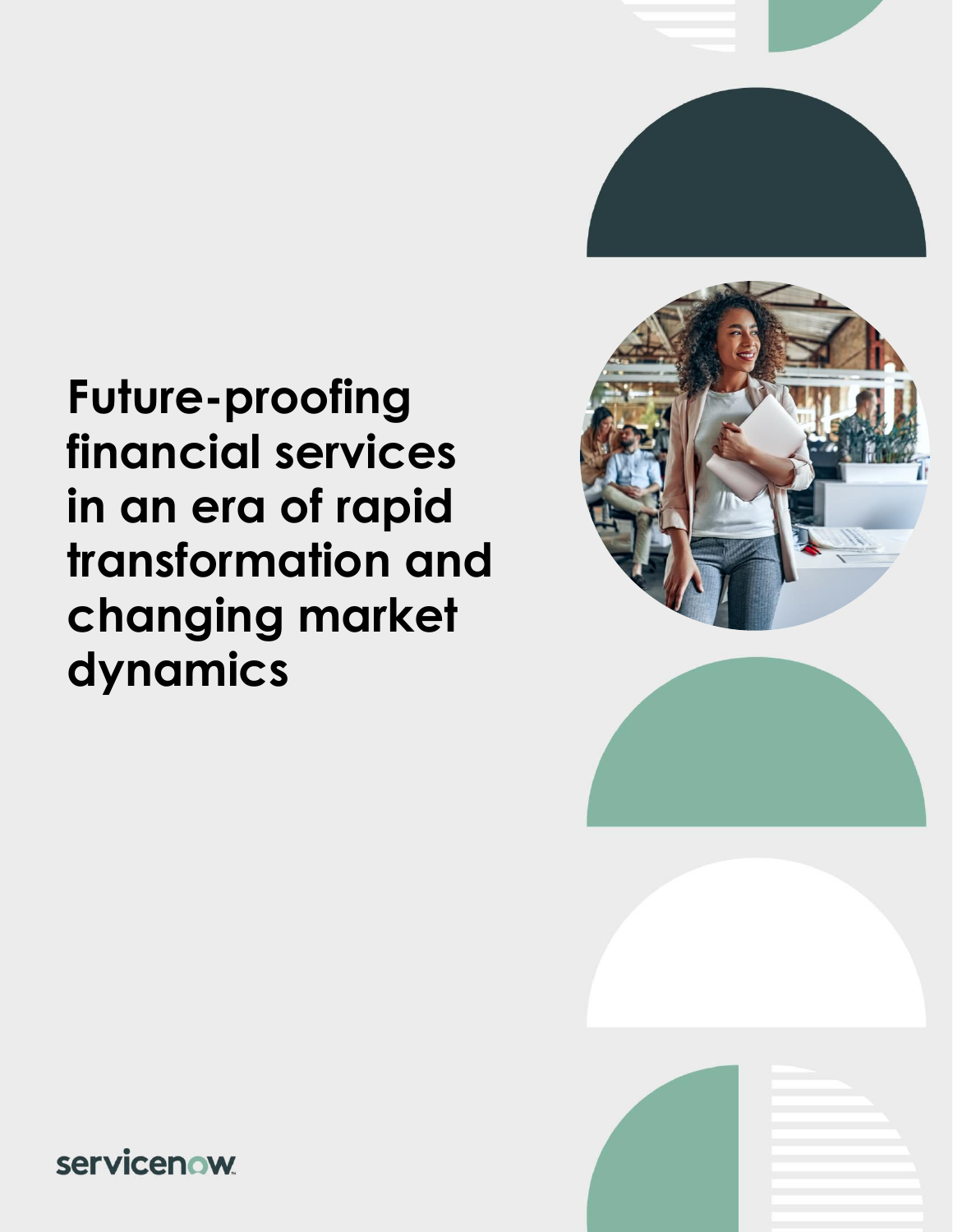### **Financial services institutions (FSIs) are under pressure to adapt to a rapidly changing environment.**

Powerful forces are colliding to create disruption at every turn, including changing customer expectations, new technology and escalating security threats, regulatory pressure, and increasing competition for top talent.

FSIs that can turn the high pace of change into a competitive advantage face tremendous growth potential. But adapting to these market dynamics will require embracing new ways of working. That process is underway across the industry, with almost all (97%) financial services companies embarking on a digital transformation, according to the consulting firm BDO.

Several major barriers hinder that effort:

- **Disconnected experiences** across channels, many of which are paper- or email-based
- **Unstructured processes** touching multiple functions and systems managed through people, email, and chat
- **EXTER Antiquated, siloed systems** that make it difficult to connect processes, query, and extract data.

FSIs need partners that can help them work through these dynamics and barriers in order to succeed.



#### **Balancing security and innovation**

Today's challenges require a more comprehensive approach to governance, risk, and compliance. Protecting customer data and trust is critical. The financial services industry is one of the top targets of cybercriminals. Digital transformation and innovation cannot come at the cost of cybersecurity.

The Now Platform® enables FSIs to connect every team, streamline every workflow, and integrate every system – without compromising security.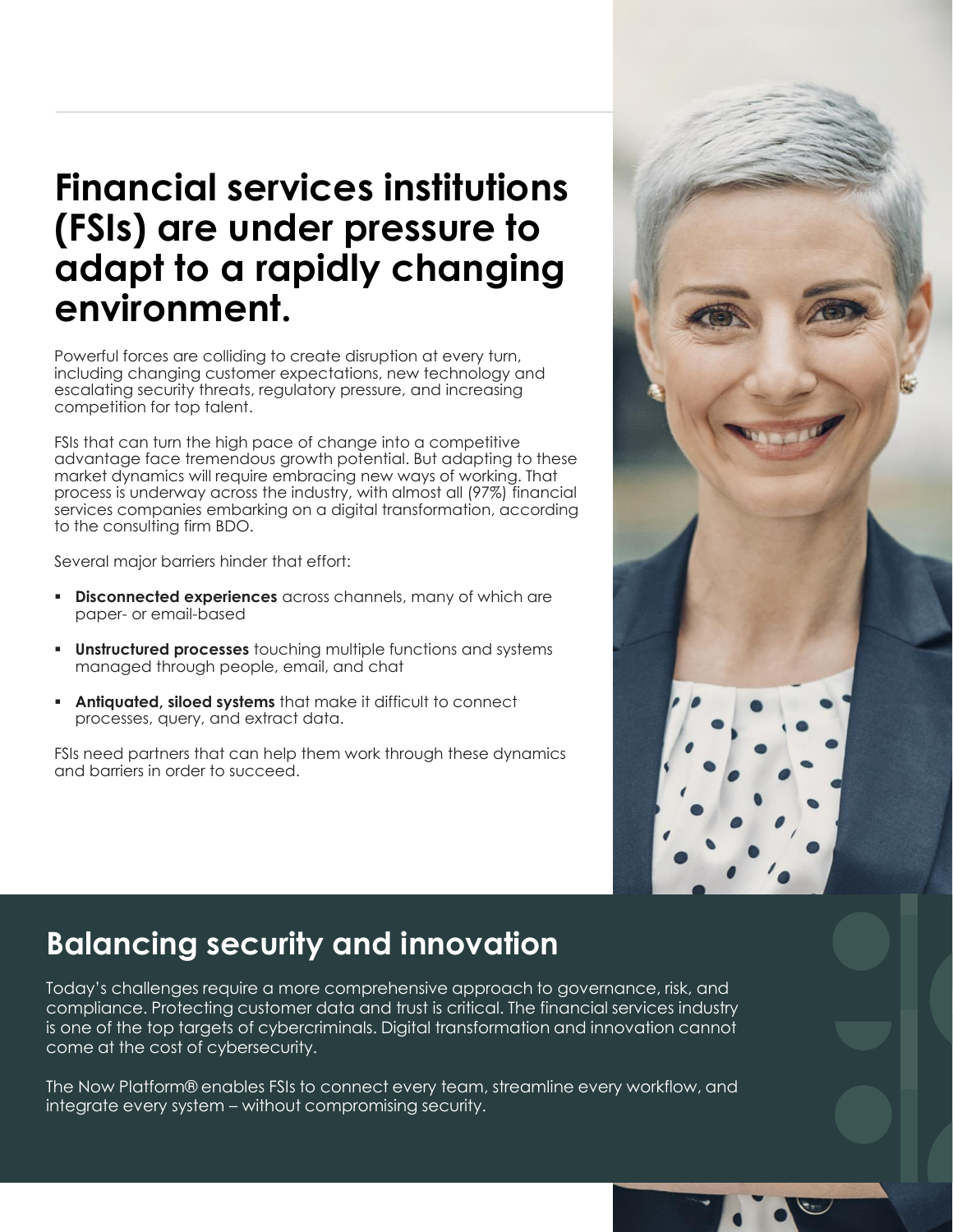#### **Creating a system of action to capitalize on digital transformation**

Competing in today's climate will require FSIs to accelerate their business transformation, strengthen their operational resiliency, deliver exceptional customer experiences, and improve experiences across the employee lifecycle.

ServiceNow offers a pathway to create a unified system of action across the enterprise to achieve these goals. Our approach connects the front, middle, and back-office with one platform.

At the front-office level, this means improving user experiences across multiple touchpoints. Customers and employees demand a streamlined and consistent approach across their channels: branch visits, online chats, email, call centers, and mobile. The ServiceNow platform enables FSIs to meet this expectation.

At the same time, the Now Platform® provides employees with greater visibility and a more intuitive digital workspace to proactively identify, manage, and resolve customer service issues.

At the mid-office level, we create digital workflows that power operational efficiency and connect the enterprise. By connecting disparate systems and processes, FSIs can improve agility and accelerate the pace of change.

At the back-office level, the platform enables data orchestration and digital engagement across different teams, offices, and businesses. This allows for a single source for tracking and assessing risks, breaking down data silos and improving business insights across the organization.

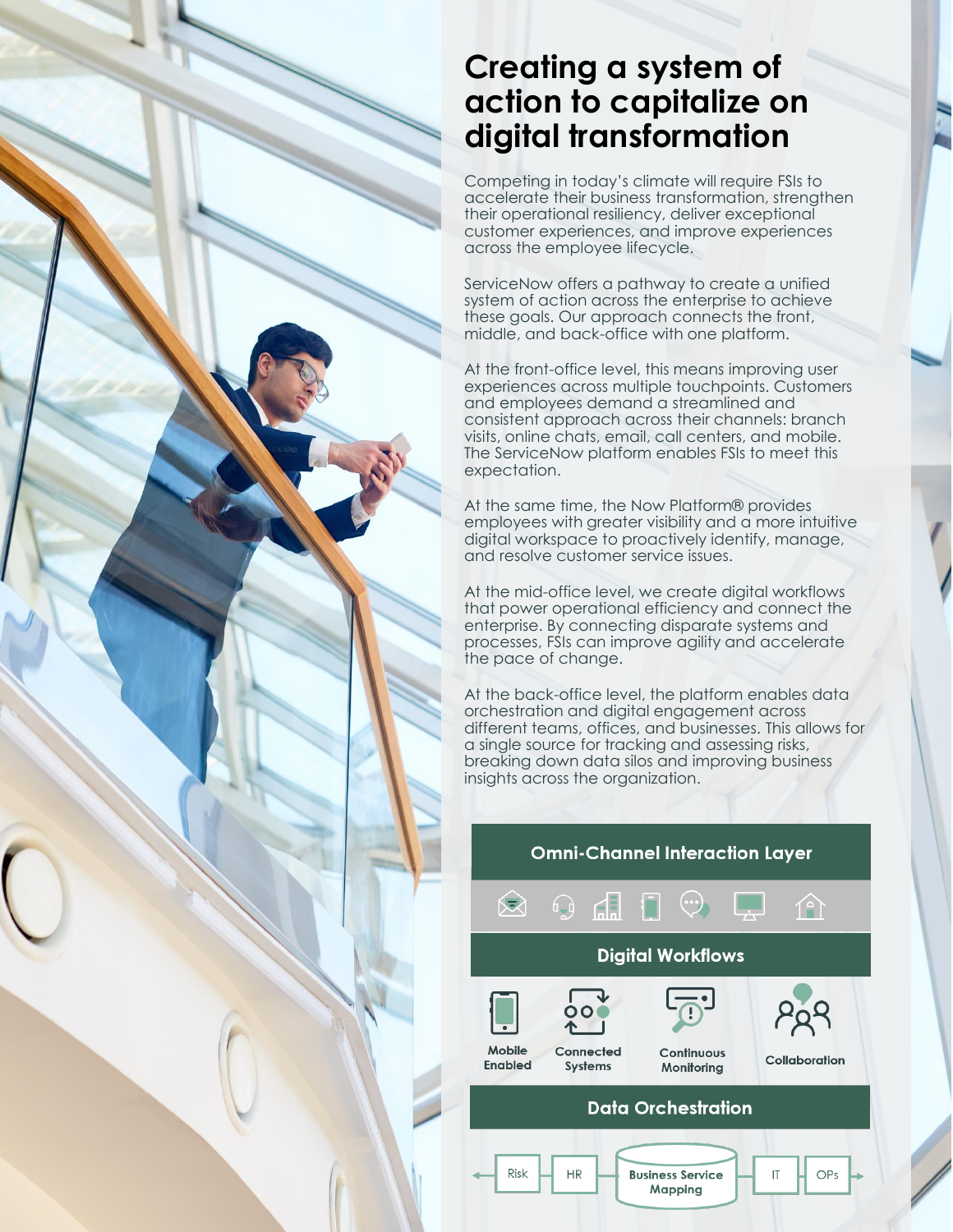## **A four-step process for transformational success**

Given the volume of change in the financial services industry, leaders may struggle to know where to start. It's not just about beginning a digital transformation. It's about creating the infrastructure to reap its full benefits.

ServiceNow recommends FSIs undertake four key initiatives to power their transformation and deliver better customer and employee experiences.

### **1. Build a solid IT foundation**

Many FSIs operate with a disparate, disconnected IT infrastructure. Manual processes create data siloes that impede digital transformation. An essential first step is building a solid IT foundation that connects legacy and new technologies while ensuring security. This core, unified platform should connect new and legacy technologies, lower costs, and increase productivity. At ServiceNow, the Now Platform® provides a solid foundation to power and continually advance digital transformation in financial services.

#### **2. Expand to continuous monitoring for governance, risk, & compliance**

With a solid IT foundation established, it's time to focus on improving governance, risk, and compliance (GRC). Too many GRC functions lack a "single source of truth" for monitoring and responding to threats. ServiceNow enables FSIs to cost-effectively detect fraud and information security risks through real-time monitoring and prioritization, while automating the remediation of risks and vulnerabilities.

#### **3. Expand to employee service delivery**

The pool of people who understand the intricacies, language, and compliance requirements of the financial services industry is small. With the rise of new digital-first companies, more employers are competing for this human capital. To attract and retain key talent, FSIs must empower their employees and increase engagement throughout their lifecycle, by simplifying administrative processes and enabling them to focus on the work that matters most – delivering customer value.

#### **4. Deliver differentiated customer experiences**

With the right infrastructure, FSIs can more effectively deliver on rising customer expectations. The ServiceNow platform provides the means for streamlining processes, delivering customer service must-have's (like online chat and single sign-on), and resolving customer problems quickly and efficiently.